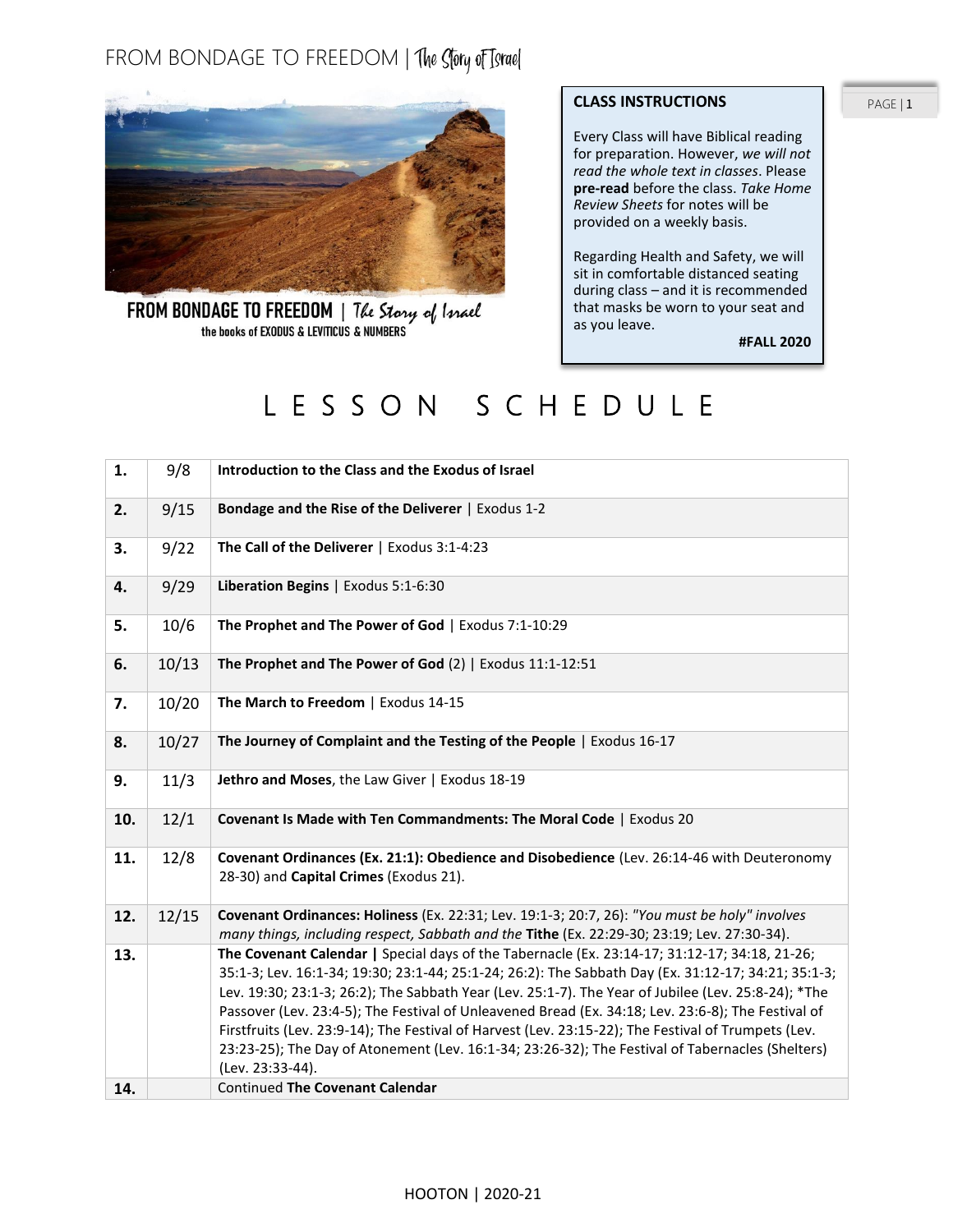#### **Lesson 9**

### **Covenant Is Made with Ten Commandments: The Moral Code |** Exodus 20

The Decalogue (i.e. the Ten Commandments) is one of the keys to understanding the Old Testament. It is both the beginning and the heart of the Mosaic Law. Around these 'ten words' as they have been called, it is possible to group most of the provisions of the 'book of the covenant' in chapters 21-23, and around the book of the covenant in turn to group the rest of the Torah, like an introductory summary of the Law. In other words, these ten commandments are the essence of the Law outlined for us first, and then the more detailed documentation of the Law will follow. The designation, however, was given by God Himself (Ex. 34:28).

It is also significant that verse 1 of chapter 20 begins by informing us that these commandments were not indirectly given to the Israelites, but were spoken by God directly: "Then God spoke all these words, saying …" (Exodus 20:1). They were first spoken orally to the people (Exod. 20; Heb 12:18-21). Also, they were written on two tablets of stone by the very hand of God (Exod. 24:12; 31:18:32:15-16; Deut. 5:22). And the first tablets were broken by Moses (Exod. 32:19) and were re-written by God (Exod. 34:1, 28-29).

In their original setting, they were designed to keep Israel pure and distinct from the surrounding nations. And in so doing, they would bring Israel, and all people, to Christ (Gal. 2:16-21; 3:11). They are a revelation of the will of God (Rom. 2:18) for Israel. And as is often pointed out in the New Testament, they were a revealer of sin (Rom. 3:19-20, 4:15, 5:20, 7:7; 1Cor. 15:56). And in so doing, they were to be a restraint on evil (Rom. 7; 1Tim. 1:8-11). They do not give power but set a clear standard and provide a resume of morality – condensed statements of how to live successfully. In one sense, the rest of the Bible comments, amplifies, interprets, warns, and gives historical examples of those who kept or broke them and of the consequences. As such, then, they are a roadmap to happiness – each could be phrased as a beatitude (Deut. 5:29; 10:12-13). The God who made us knows how best we should operate to know maximum happiness.

The Structure of the Decalogue | It is noticeable that there are only three positive statements made in verses 2-17, while the remaining statements are negative—or prohibitions. This has led some to view the commandments as having a three-fold division. Seen in this way, the commandments can be outlined in this way: Israel's Worship (vss. 2-7); Israel's Work (vss. 8-11); and Israel's Walk (vss. 12-17). This is the general outline which will be assumed in our study of the commandments.

However, some have grouped the ten commandments into two sections. In general, the first division is more important than the second (Matt.22:37-40). The first four deal with duty toward God (2-7) and the last six deal with our duty toward our fellow human beings (8-17). And it has been noted that love is a common thread that links the commandments together (2Tim. 1:5; Rom. 13:10; Gal. 5:14)

#### The Characteristics of the Commandments

As we consider the Ten Commandments as a whole, there are several characteristics which are noteworthy.

- (1) The content of the commandments is not new. Kaiser points out that while the commandments are formally given as God's Law here, the Book of Genesis reveals the fact that these formalized laws were already followed, or assumed as a moral standard:
	- a. Despite its marvelous succinctness, economy of words, and comprehensive vision, it must not be thought that the Decalogue was inaugurated and promulgated at Sinai for the first time. All Ten Commandments had been part of the Law of God previously written on hearts instead of stone, for all ten appear, in one way or another, in Genesis. They are:
		- i. The first, Genesis 35:2: 'Get rid of the foreign gods.
		- ii. The second, Genesis 31:39: Laban to Jacob: 'But why did you steal my gods?'
		- iii. The third, Genesis 24:3: 'I want you to swear by the Lord.'
		- iv. The fourth, Genesis 2:3: 'God blessed the seventh day and made it holy.'
		- v. The fifth, Genesis 27:41: 'The days of mourning my father are near.'
		- vi. The sixth, Genesis 4:9: 'Where is your brother Abel?'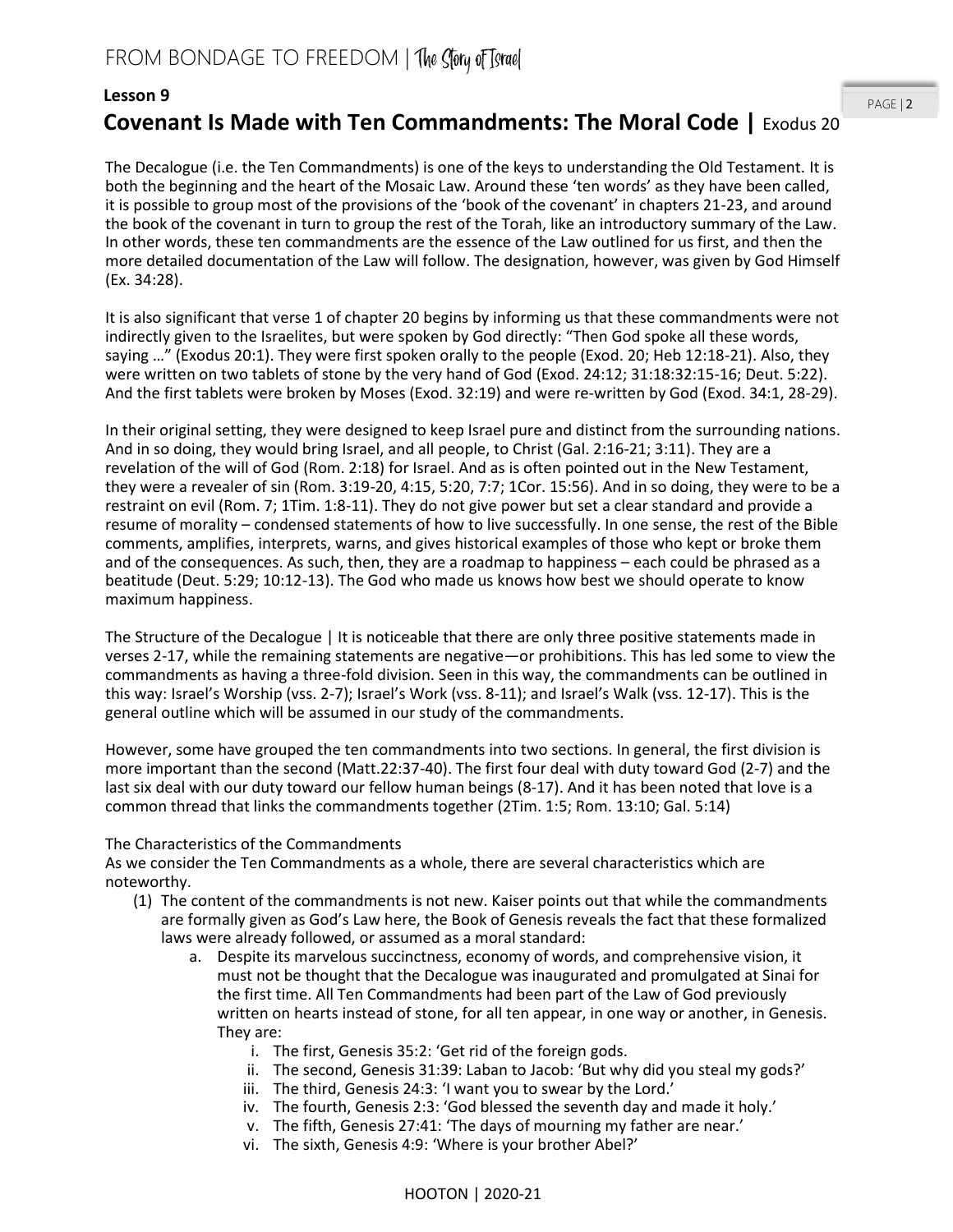- vii. The seventh, Genesis 39:9: 'How then could I do such a wicked thing and sin against God?'
- viii. The eighth, Genesis 44:4-7: 'Why have you stolen my silver cup?'
- ix. The ninth, Genesis 39:17: '[Joseph] came to me to make sport of me … but … he ran. …'
- x. The tenth, Genesis 12:18; 20:3: 'You are as good as dead because of the woman you have taken; she is a married woman.'

Of course, the Bible narratives do not pause to moralize on and establish law but instead, they presume they reader understands that the orders of creation have already given the demands. Still, there is the point that these commands have been written and are now in a covenant that Israel has agreed to keep.

- (2) The Decalogue is in the form of the suzerainty-vassal treaties of that day in the ancient Near East. Archeologists have discovered that there were certain literary forms by which treaties were made between the king and his subjects. Comparing the Decalogue with these Near Eastern treaties reveals that the same suzerainty-vassal treaty form was employed in the covenant which God gave Israel.
	- a. … God reveals Himself precisely in those moral commandments. To Israel, the 'book of the covenant' is a definition of the terms under which God, as a great monarch, accepts Israel as His subjects under a 'suzerainty treaty' … The 'great king' stated his identity, outlined what he had done for his prospective vassal, promised future protection and, on the grounds and basis of this, demanded exclusive loyalty and laid down certain obligations for his subjects. Often lists of curses and blessings are appended: these too are familiar from the Old Testament (Cole, pp. 150, 153).
- (3) The Decalogue, while similar in form to other Near Eastern treaties, is still unique and different in its content. While some see similarities between the Law of Moses and other Near Eastern treaties, such as the Code of Hammurabi (i.e.., in the use of the formula 'if someone … then. …), they are different in that the Mosaic covenant is based upon religious belief, while the Code of Hammurabi (and others) is not:
	- a. "The entire code of Hammurabi does not contain a single religious idea, not even in the laws concerning temple prostitutes and magic' (Inleiding tot den Bijbel, p. 27).
	- b. The purpose is not to inculcate godliness, but rather to regulate social relationships. And Israel's laws are, according to Wildeboer, more imbued with a spirit of mercy. But we must not forget that Hammurabi's code was intended to be a legal rather than a religious document (Gispen, p. 186).
- (4) The Decalogue is more than a constitution; it is God's standard for Israel's culture. As I was studying the commandments, it suddenly occurred to me that God was prescribing, to a large degree, the culture of the nation Israel. By giving Israel the Decalogue, God was prescribing the moral base for their culture. Remember that Israel had just emerged from the Egyptian culture. As a persecuted minority, the Egyptian culture, to which the Israelites had been exposed for 400 years, was perhaps easier to shrug off when they left that land. On the other hand, the Canaanite culture was surely not one which was to be adopted by God's people. Thus, God gave the Law to Israel to dictate not only individual conduct, but to establish a corporate code of behavior, a new culture, if you would. When God saved Israel, He did so as a nation.
- R. C. Sproul's comments about the grace evident in the Old Testament Law is worth note: We cannot deny that the New Testament seems to reduce the number of capital offenses. By comparison, the Old Testament seems radically severe. What we fail to remember, however, is that the Old Testament list represents a massive reduction in capital crimes from the original list. The Old Testament code represents a bending over backwards of divine patience and forbearance. The Old Testament Law is one of astonishing grace (R. C. Sproul, The Holiness of God. Wheaton: Tyndale House, 1985, 148).

Astonishing grace? Originally the standard was, "The soul that sins shall die." Adam and Eve had the death penalty pronounced upon them because of their partaking of a forbidden fruit. That was not murder, rape, or kidnapping; it was disobedience to a simple command of God. In our society, it would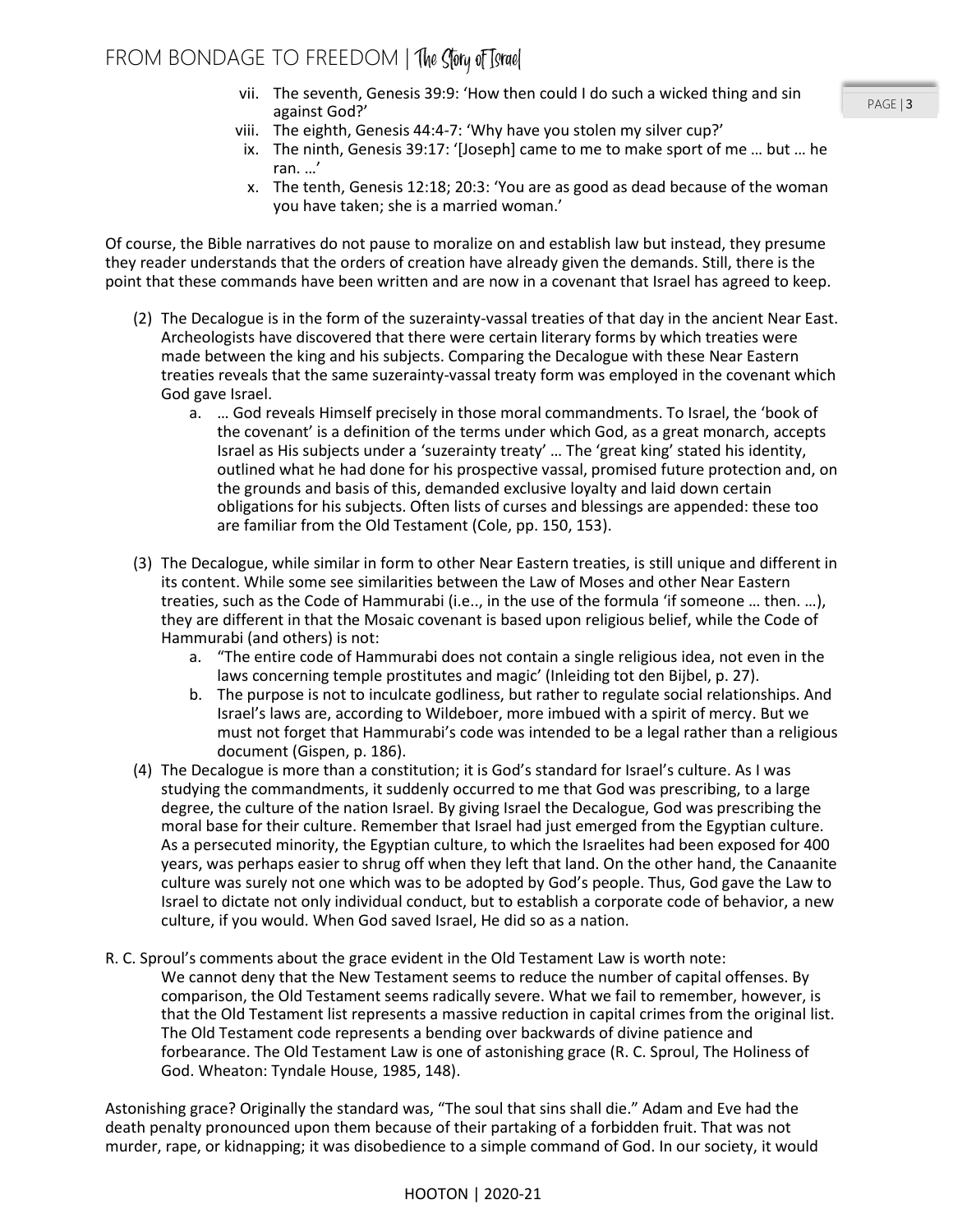hardly rate as a misdemeanor, let alone be considered a felony, worthy of the death sentence. The Law, then, greatly reduced the number of offenses which were punishable by death. Once again, we find that the Law had an incredibly positive dimension.

To keep the commandments to a concise summary statement, God found it easier to list the few prohibitions (negatives) than to attempt to enumerate every positive freedom under the Law. When God placed Adam and Eve in the Garden of Eden, He could have walked about the garden with them saying, "This, Adam, and Eve, is a Jonathan apple tree. You may eat of its fruit." "This is a MacIntosh apple tree, of which you can eat as well." "And this is an Alberta peach tree. You may eat its peaches. …" This could have gone on for a long time. Finally, God could then have said, "Now as for this one tree, you cannot eat of its fruit, lest you die." This method would have emphasized the freedom which they had in the garden, but it would have made the Book of Genesis a whole lot longer. And so, for the sake of brevity, God simply said, "You may freely eat of the fruit of every tree of the garden, but of the fruit of the tree of the knowledge of good and evil, you shall not eat, lest you die" (Gen 2:16-17).

In Exodus 20 God expressed the essence of the Old Testament Law in ten principle statements. Here, our Lord summarized the Law even more concisely, expressing its essence in two statements. If we were asked to capture the essence of the Law in but one word, based upon the response of our Lord in Matthew chapter 22, what would that one word be? Without a doubt, that word would have to be love. The Law can be summarized in this simple way: Love (1) God; and (2) your neighbor.

Now, is love a positive or a negative concept? Primarily, it is a positive concept. Secondarily, it is a negative one. The reason is that love is exclusive, we love someone or something over something else. Thus, love is positive, but it has negative implications. This is precisely the way we should view the Law. It is essentially and fundamentally positive, although this positive dimension has negative implications. Finally, the Decalogue is positive because God purposed that the demands of the Decalogue would be fulfilled by one Israelite—the Messiah—not the nation.

In Exodus chapter 19 we learned that the giving of the Law was related to Israel's calling to be "a kingdom of priests and a holy nation" (v. 6). Israel was called to manifest God to the world by being a "kingdom of priests," and a "light to the Gentiles" (cf. Isa 42:6; 60:1-3). To do this Israel must keep the Law of God, not to be saved, but to manifest the character of God. If Israel were to represent God, they must be like God. The Law defined how God's holiness would be manifested in the lives of men and women. When the Israelites failed to obey God's Law, they also failed to manifest their God to the nations.

However, God never had any delusions that Israel would ever live up to the standard set by the Law. After the Law was given (for the second time) in Deuteronomy, God said, "'Oh that they had such a heart in them, that they would fear Me, and keep all My commandments always, that it may be well with them and with their sons forever!'" (Deuteronomy 5:29). Later, Joshua said, "You will not be able to serve the Lord, for He is a holy God. He is a jealous God; He will not forgive your transgression of your sins. If you forsake the Lord and serve foreign gods, then He will turn and do you harm and consume you after He has done good to you." And the people said to Joshua, "No, but we will serve the Lord." And Joshua said to the people, "You are witnesses against yourselves that you have chosen for yourselves the Lord, to serve Him" (Jos 24:19-22).

The history of Israel is the account of how one generation after another failed to live up to her high calling and according to the standard of the Law. We learn from the New Testament that God knew Israel would fail and thus planned to fulfill His promise to Abraham another way.

Though Christians do not believe obeying the law in its perfection is required for salvation (for Paul said we have never, c.f. Rom 3:10-23), we still view the 10 Commandments as the foundation of God's moral law. Jesus called people to an even higher standard by obeying the commandments not only in their actions but also in their hearts. For instance, Jesus quoted the command to not commit adultery (Ex 20:14, Deut 5:18) as the basis of what the kingdom was all about.

PAGE | 4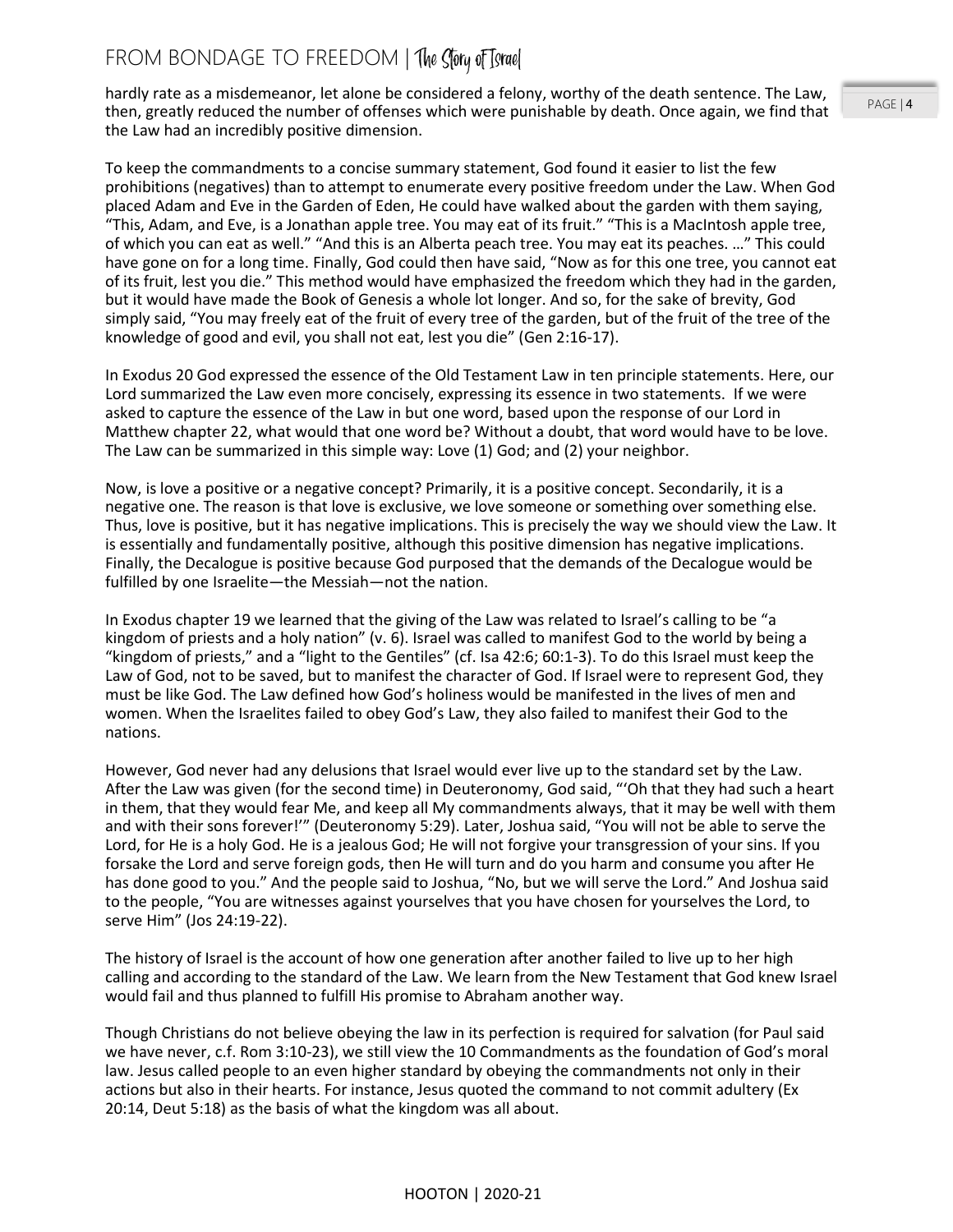Breaking down the commandments:

**Israel's Worship** | The first several commandments kept the Lord God as the focus. God created the world and everything in it. He knew what was required for a successful, holy life. "I am the Lord your God, who brought you out of Egypt, out of the land of slavery.

- "You shall have no other gods before me.
- "You shall not make for yourself an image in the form of anything in heaven above or on the earth beneath or in the waters below. You shall not bow down to them or worship them; for I, the Lord your God, am a jealous God, punishing the children for the sin of the parents to the third and fourth generation of those who hate me, but showing love to a thousand generations of those who love me and keep my commandments.
- "You shall not misuse the name of the Lord your God, for the Lord will not hold anyone guiltless who misuses his name" (Exodus 20:2-7).

The initial commandments start with the relationship with the "Lord your God" (Exodus 20:2). God told his people he was their Lord, Master, and their Creator God. They should have no other gods, and they should not make idols. They should not misuse his name. These commands were a dramatic change from the Egyptian view of deity. During captivity in Egypt, they worshipped Pharaoh and other Egyptian deities like Ra, Anubis, and Osiris.

You may have noticed a warning regarding the importance of obeying the commandments; disobedience would result in "punishing the children for the sin of the parents to the third and fourth generation of those who hate me, but showing love to a thousand generations of those who love me and keep my commandments." (Exodus 20:4-5). God wanted his people to know that their choice either to obey or disobey his commands would influence their lives and even the lives of their grandkids. This warning may seem vindictive, but it wasn't meant to be harsh; any more than warning a kid walking along the edge of a sheer cliff face, "If you get too close to the edge of the cliff, you could fall and break your neck and die." The warning is not harsh. It is realistic, serious injury is likely in such a dangerous situation. And rejecting God's commands would have serious consequences.

**Israel's Work** | The Sabbath provides a bridge between their relationship of worship of God and the following commandments, which address their relationship of work with God. "Remember the Sabbath day by keeping it holy. Six days you shall labor and do all your work, but the seventh day is a Sabbath to the Lord your God. On it you shall not do any work, neither you, nor your son or daughter, nor your male or female servant, nor your animals, nor any foreigner residing in your towns. For in six days the Lord made the heavens and the earth, the sea, and all that is in them, but he rested on the seventh day. Therefore, the Lord blessed the Sabbath day and made it holy" (Exodus 20:8-11).

God commanded his people to take the Sabbath for their benefit. God "blessed the Sabbath day and made it holy." This phrase in the 10 Commandments is a quote from the creation account in Genesis 2:3, "Then God blessed the seventh day and made it holy, because on it he rested." God wants us to delight in His Word, enjoy his creation, celebrate beauty and love, and rejoice in the harvest. God intended for his people to enjoy their relationship with Him and each other by valuing the Sabbath. The Law itself was for Israel alone (31:16) but it was given for man (Mark 2:27).

Israel's Walk | Leaving captivity in Egypt meant establishing a new society. The law established healthy boundaries based on respect for God and other people, rather than on brute strength. Read through these laws and imagine how they would help develop a healthy community.

- Honor Your Father and Mother. Our relationship with our parents is the foundation for our future relationships and choices. Here's how Paul explained to new believers in Ephesians that the choice to honor your parents has consequences like enjoying a long life. "Children obey your parents in the Lord, for this is right. 'Honor your father and mother'—which is the first commandment with a promise— 'so that it may go well with you and that you may enjoy long life on the earth'" (Ephesians 6:1-3). Parents are their kids' first teachers. Kids learn to honor their parents by seeing their parents honor God and His commandments.
- Do Not Murder. Then God commanded his people to not murder. Because people are made in the image of God, life has value. Murder is an intentional act that says that a person's life has no